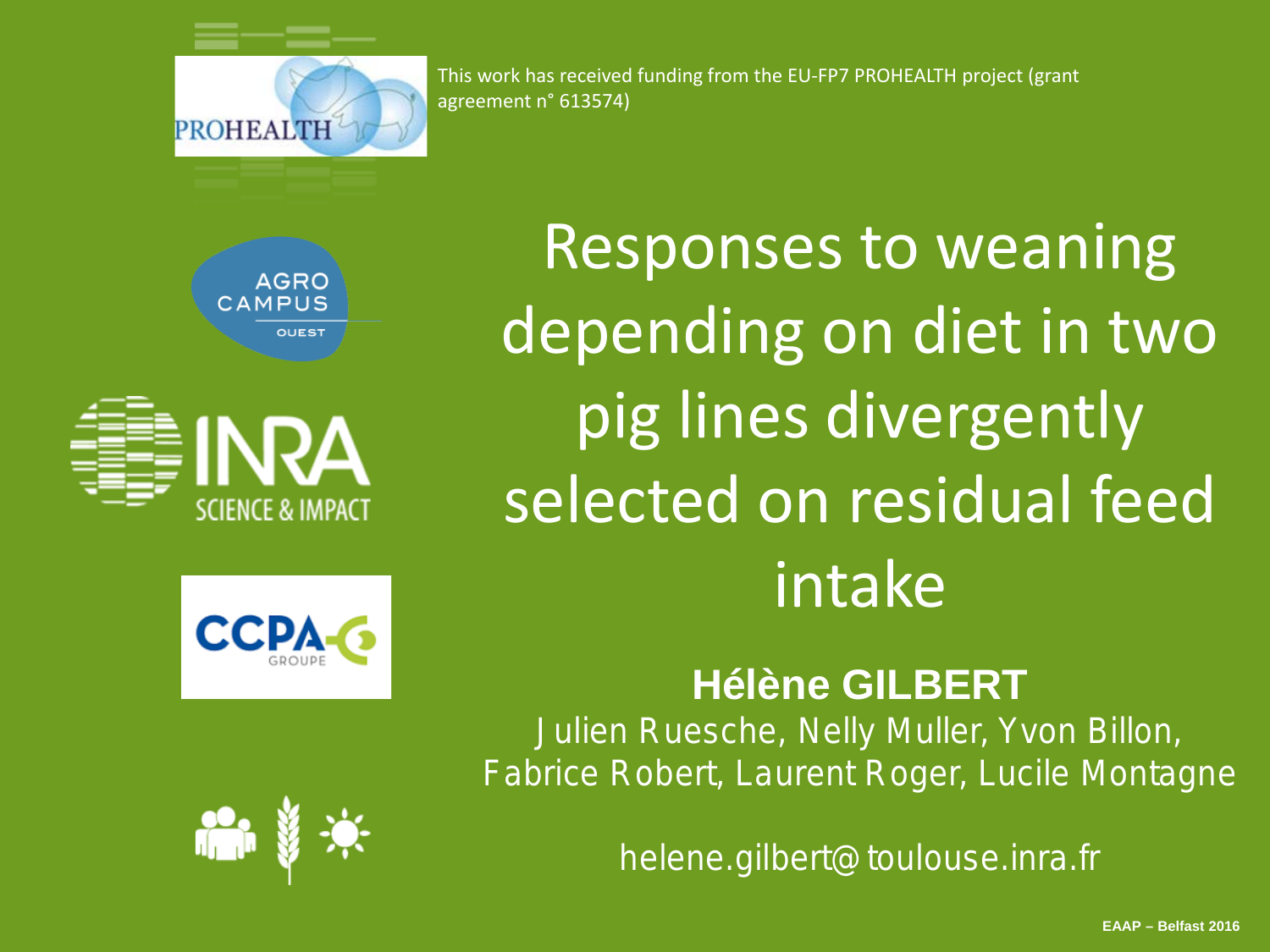### **Feed efficiency and stressors**

- **<sup>◆</sup> Improving feed efficiency** (rate of conversion of the feed into body weight) is **necessary** to reduce feed costs and the environmental impact of pig production
- **Improving** the **animal robustness** is **necessary** to reinforce the animal ability to maintain high production levels when facing stressors
- But **selecting for improved feed efficiency might impair the animal's ability to respond to stressors**
- **Weaning** is the main natural stress in pig production, responsible for about 50% of the use of antibiotics

**H Gilbert**

 $\rightarrow$  Hypothesis: more efficient pigs might be more sensitive to weaning



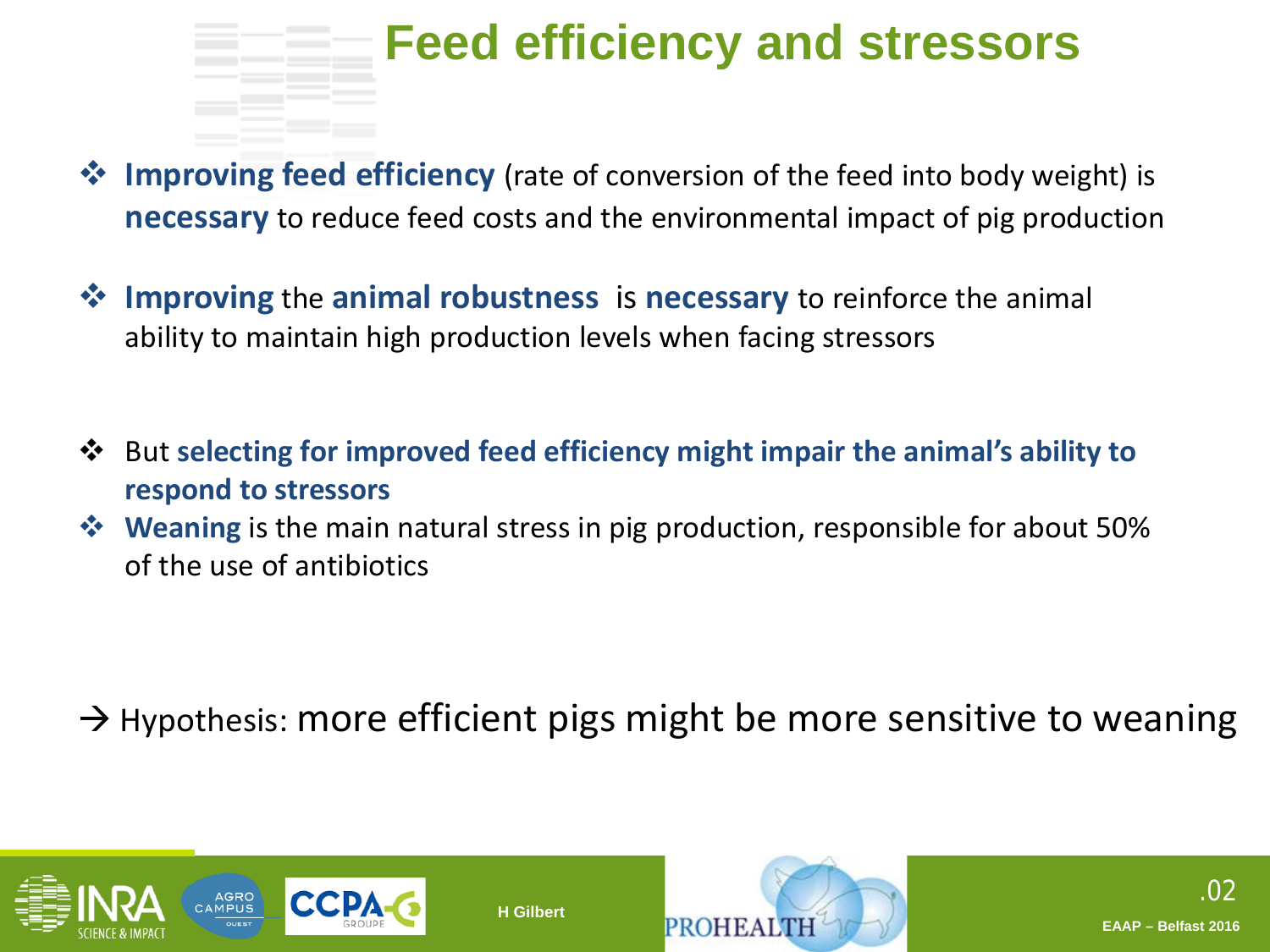### **Divergent pig lines for residual feed intake (RFI)**



**Low RFI (LRFI)** → better feed efficiency **-163 g/d RFI -317 kg feed / kg BW FCR**  $\rightarrow$  eat less than predicted from growth and body composition



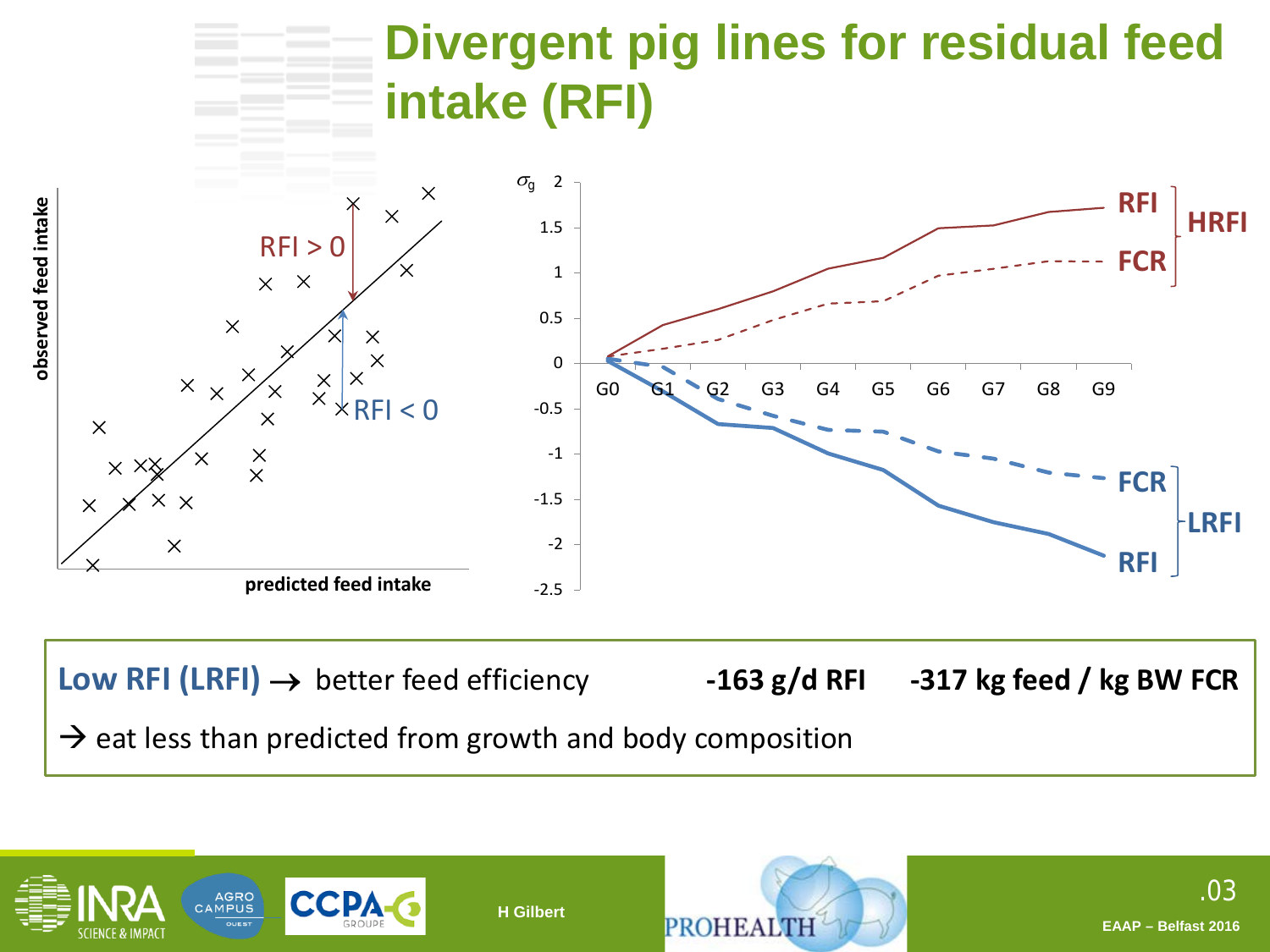

**1. Compare weaning in the RFI lines (Montagne et al)**

## **2. Test a protective dietary regime after weaning on growth and health in the RFI lines**



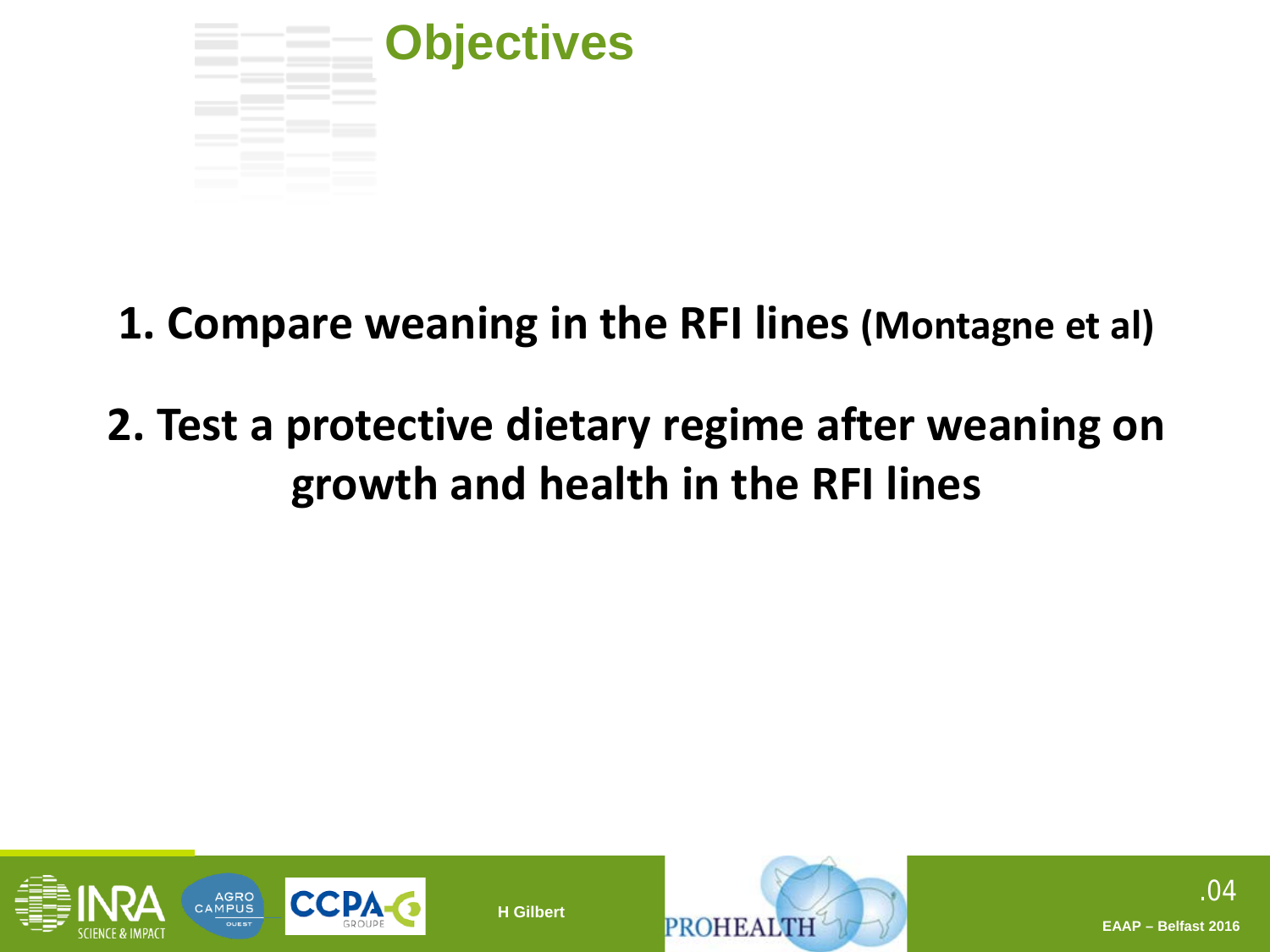

n=264 pigs in two successive batches

### **Post-weaning test**

66 females and 66 castrated males tested per line from weaning (4 weeks of age) to 10 weeks of age conventional post-weaning units 22 pigs per pen, penned by line and diet

### **Growing-finishing test**

44 females and 44 castrated males tested per line (2/3) from 10 weeks of age to 23 weeks of age conventional growing-finishing units, automatic feeders 11 pigs per pen , penned by line and sex

PROHE

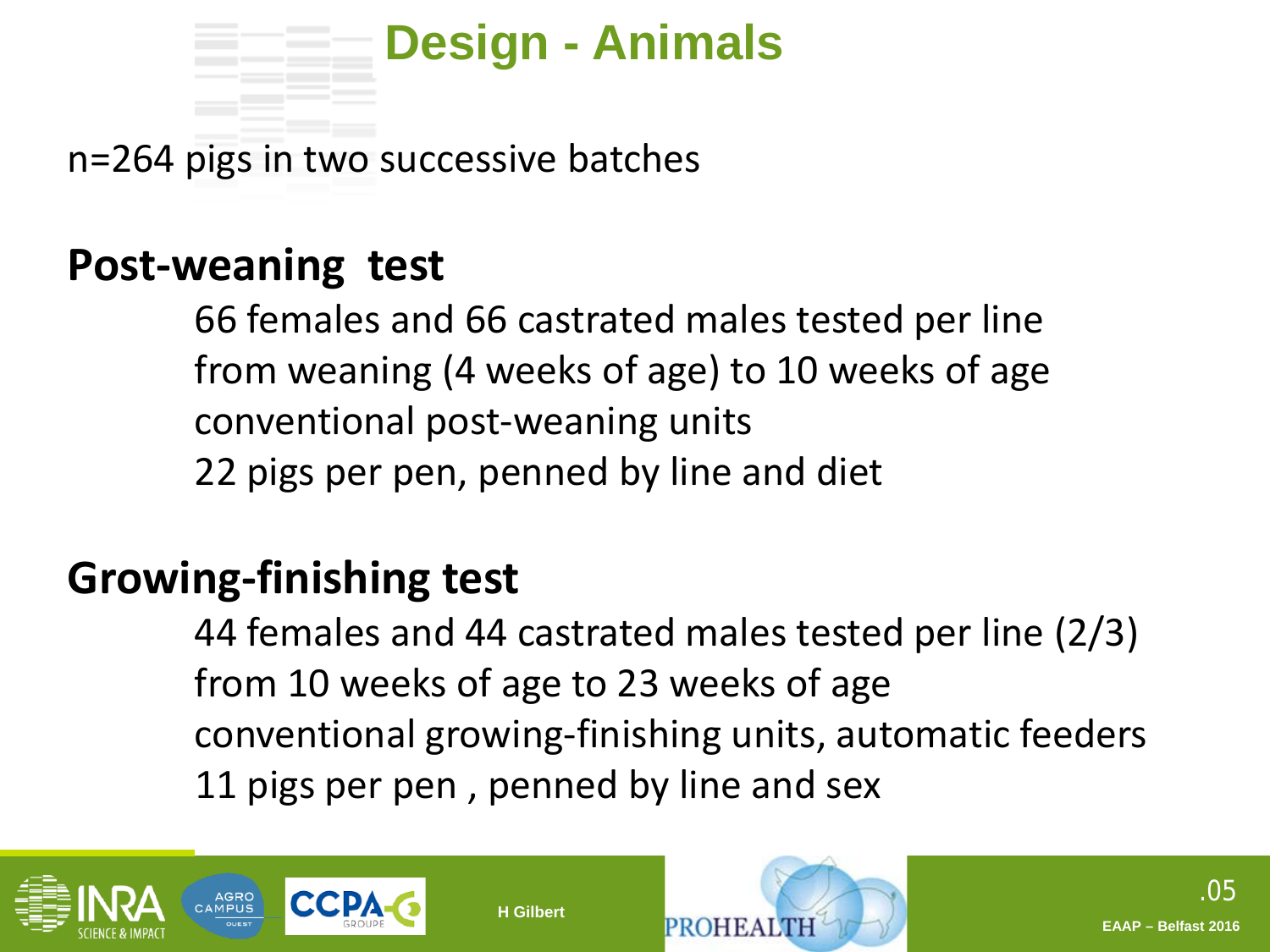

No antibiotics





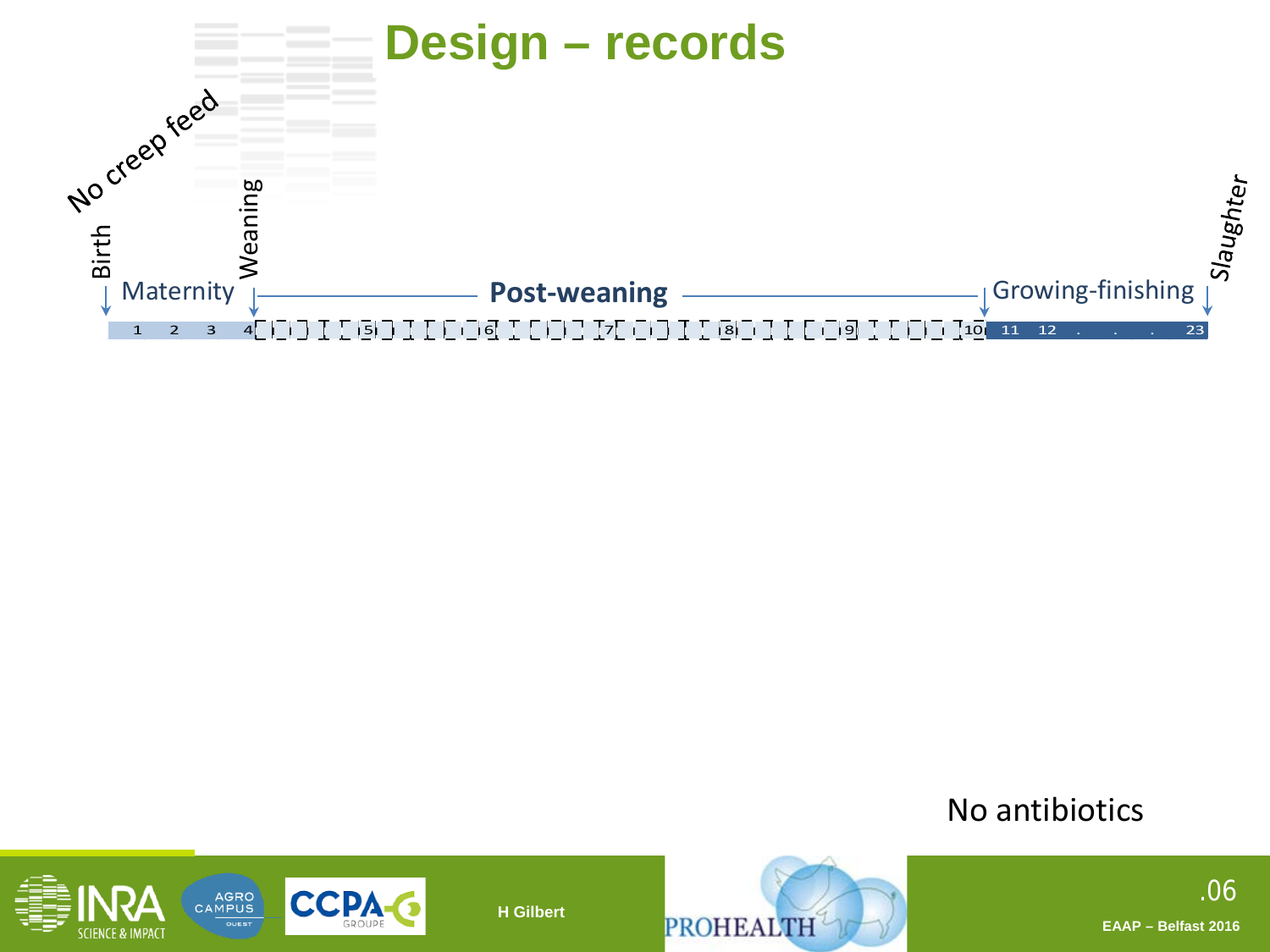

No antibiotics





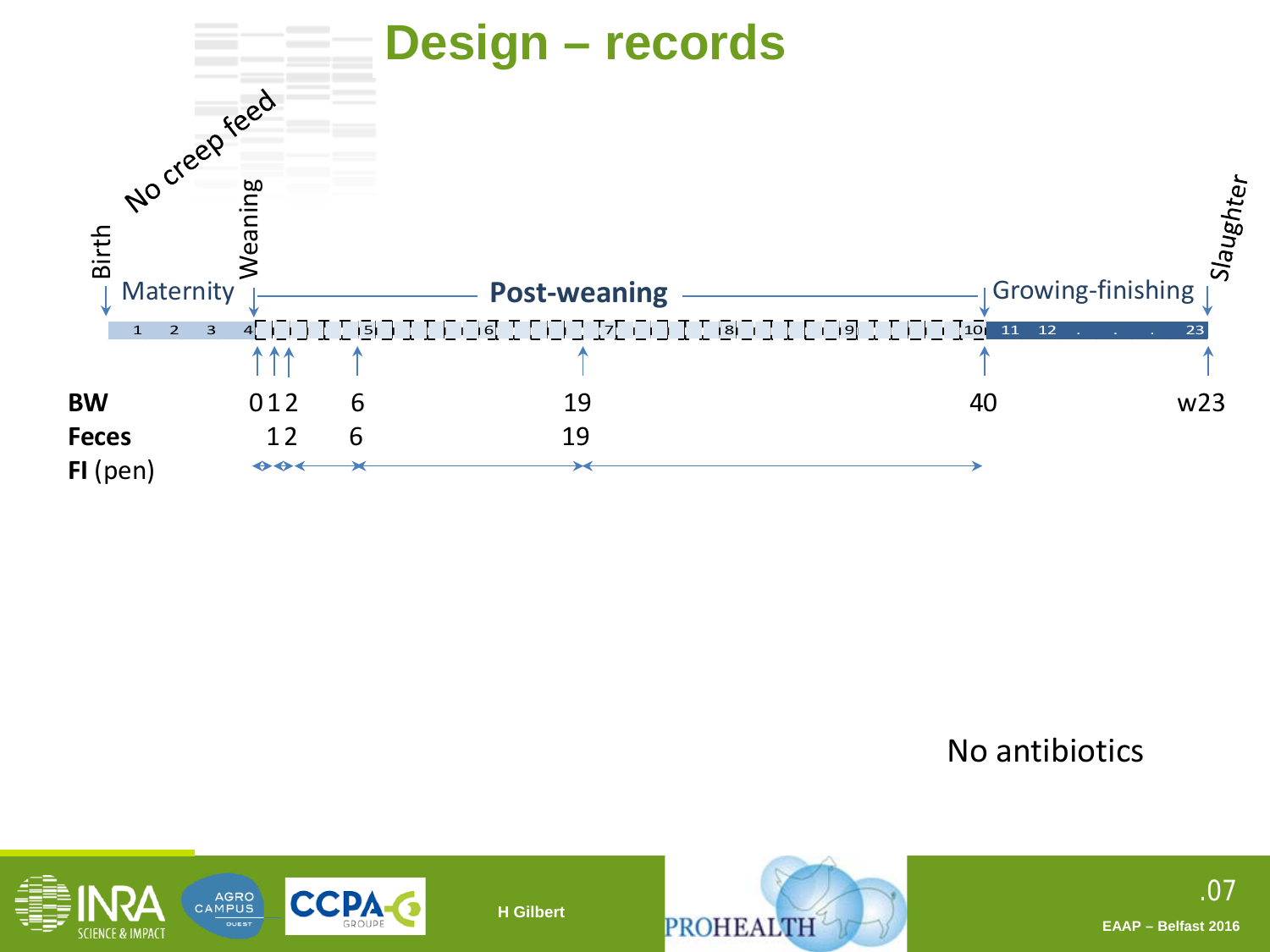

**H Gilbert**



**PROHEALT**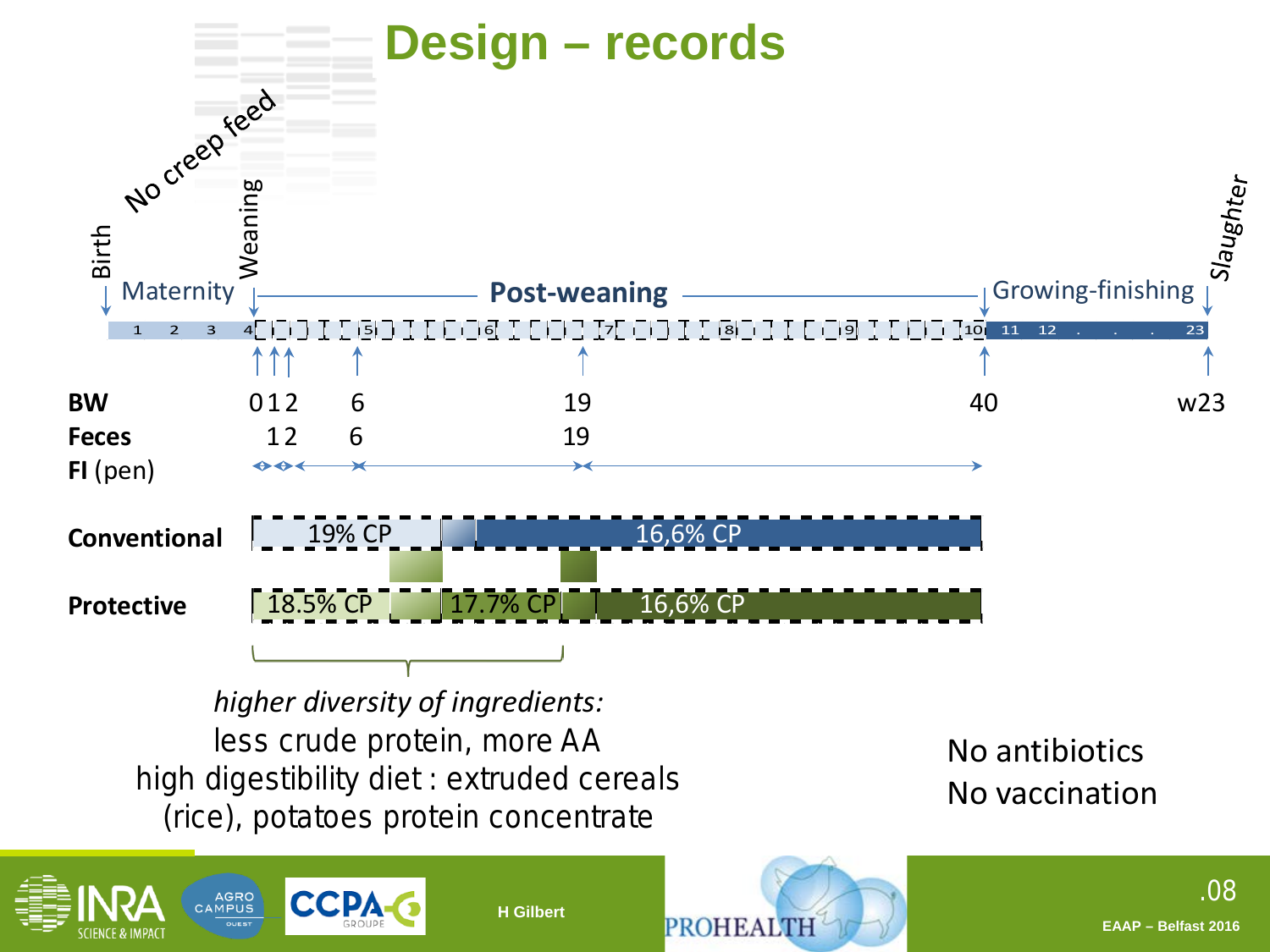

#### **Linear models** on gaussian traits sex batch line (L) diet (D) line x diet (LxD) At each time independently 0 5 10 Birth Age 21d Weaning LRFI **HRFI** L\*\*\* 550g BW, kg

**Chi2** on the number of animals with normal, soft and liquid feces to test separately the effects of the line and diet



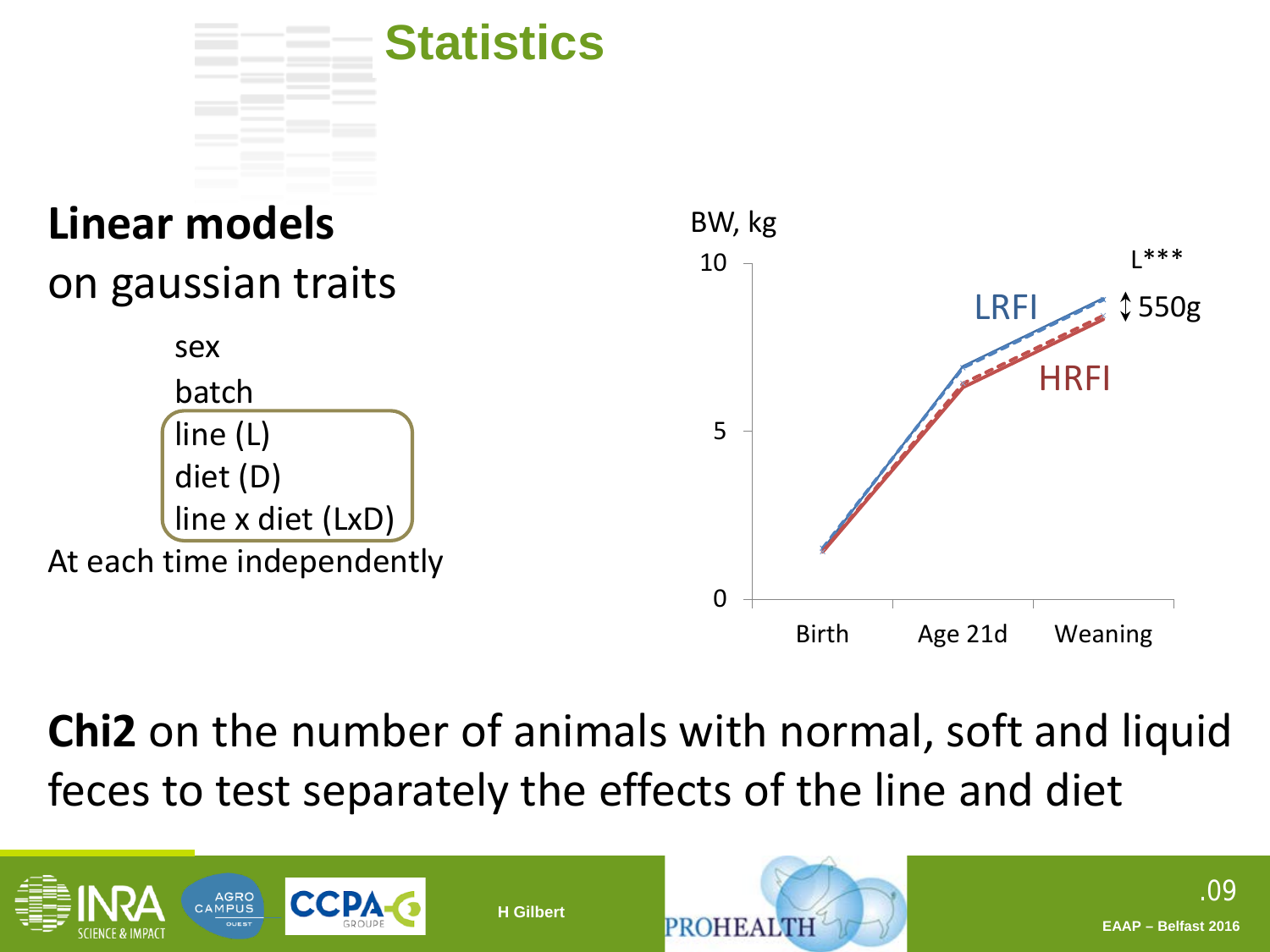### **Growth rate, feed intake and FCR from weaning to D40**



**N = 66 x 4**

### $\rightarrow$  Major line effect : LRFI grow slower during post-weaning

 $\rightarrow$  at weaning + 40 days, no line difference for BW

 $\rightarrow$  No diet effect on HRFI pigs; slight improvement of LRFI pigs performances



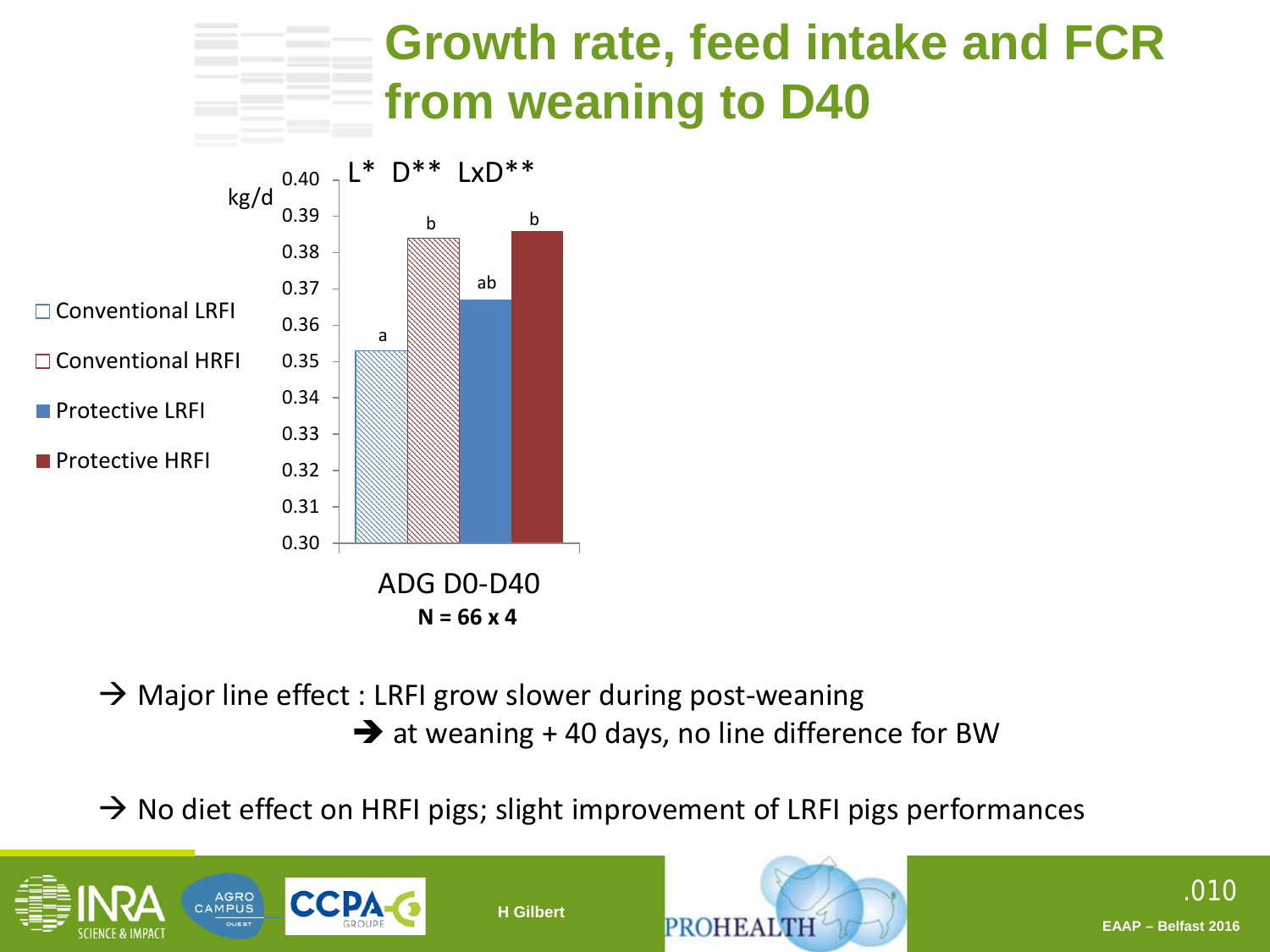

 $\rightarrow$  Major line effect : LRFI pigs eat less and grow slower during post-weaning  $\rightarrow$  improved FCR

 $\rightarrow$  No diet effect on HRFI pigs; slight improvement of LRFI pigs performances



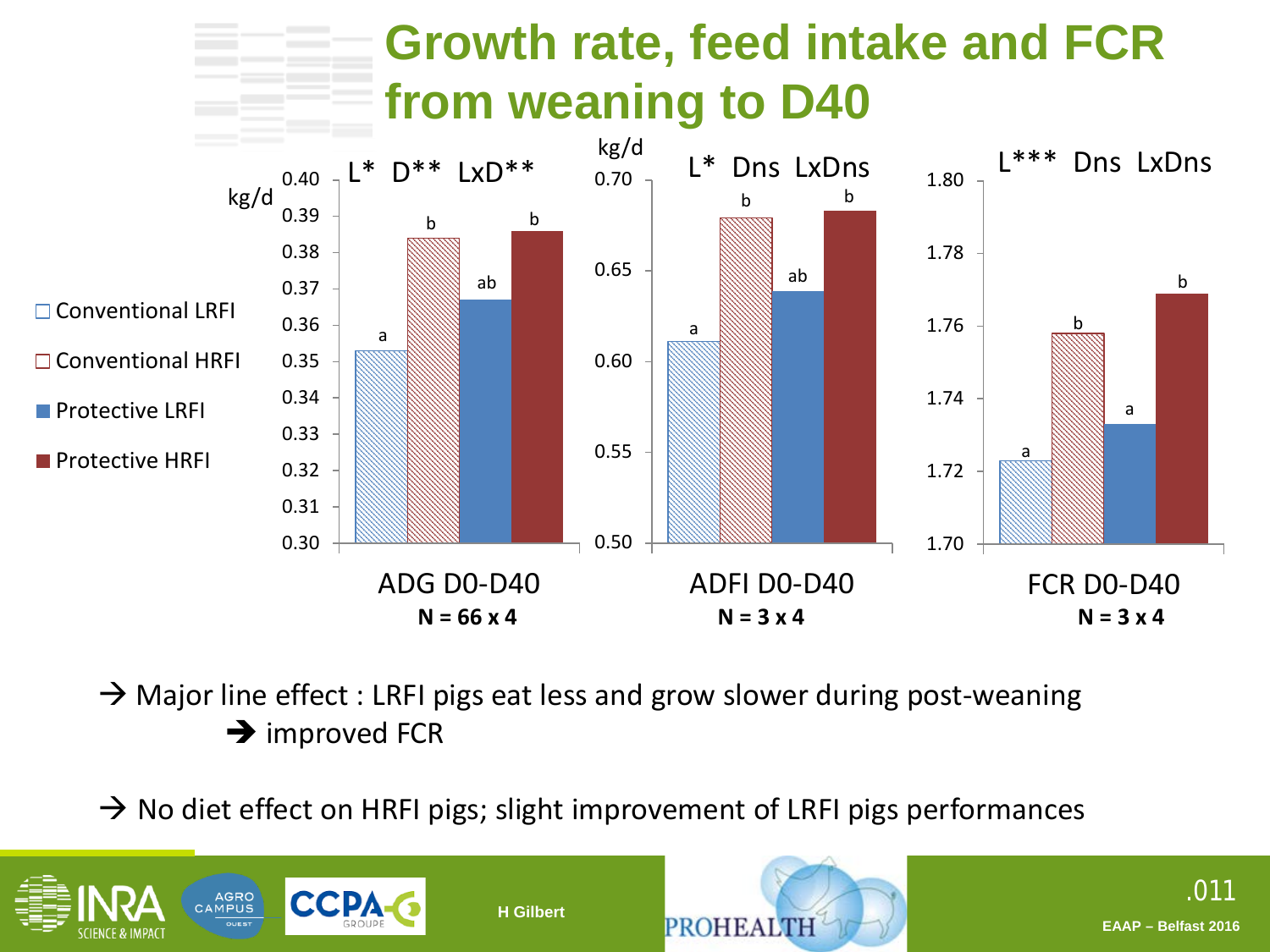# **Early, middle and late post-weaning**



- $\rightarrow$  LRFI pigs growth less, especially during week 1 after weaning
- $\rightarrow$  Diet favors better growth in weeks 2 and 3 after weaning



0.6



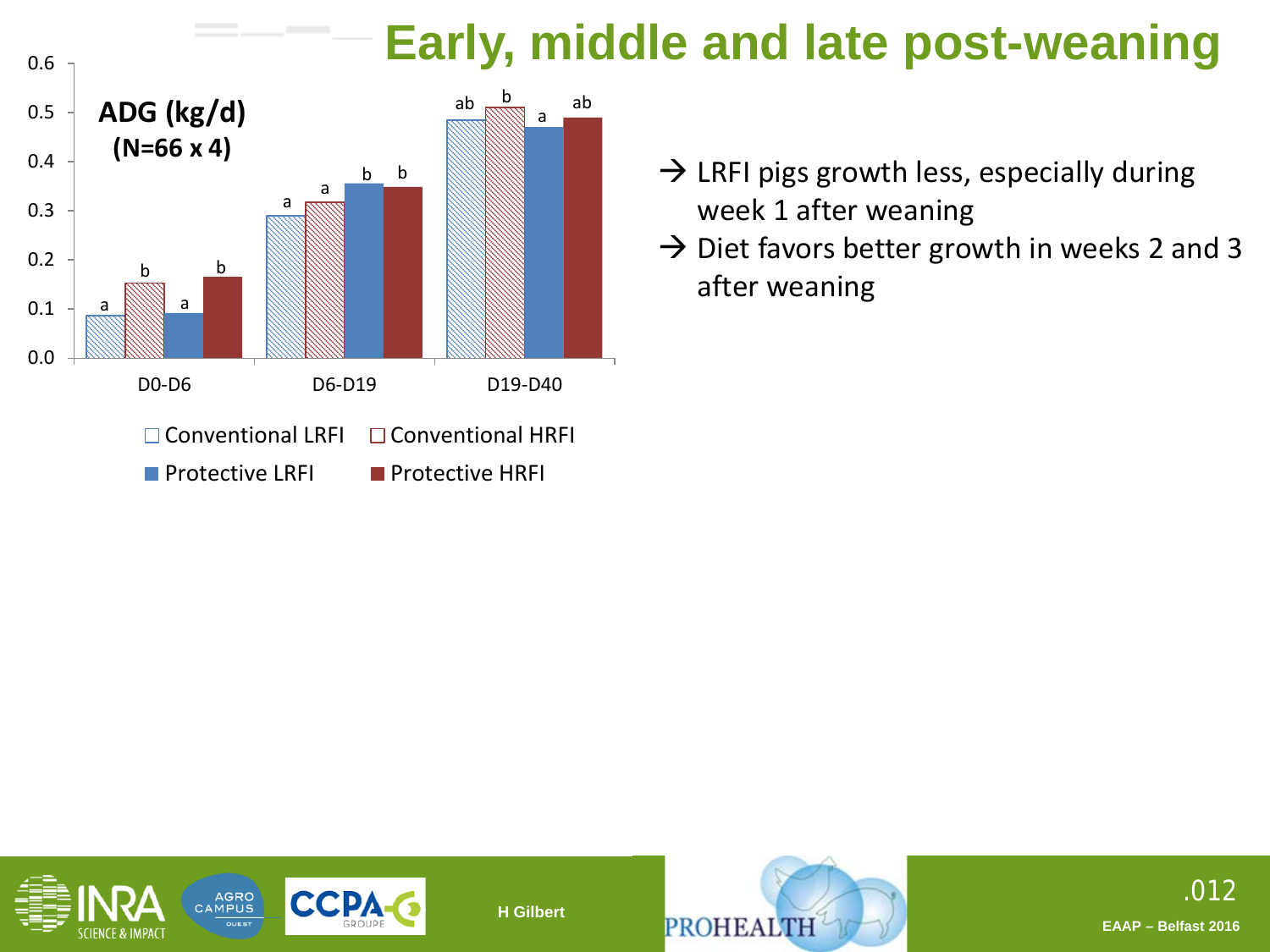# **Early, middle and late post-weaning**



- $\rightarrow$  LRFI pigs growth less, especially during week 1 after weaning
- $\rightarrow$  Diet favors better growth in weeks 2 and 3 after weaning

- $\rightarrow$  LRFI pigs eat less, especially in weeks 1, 2 and 3
- $\rightarrow$  Protective diet tends to increase feed intake in LRFI pigs during this period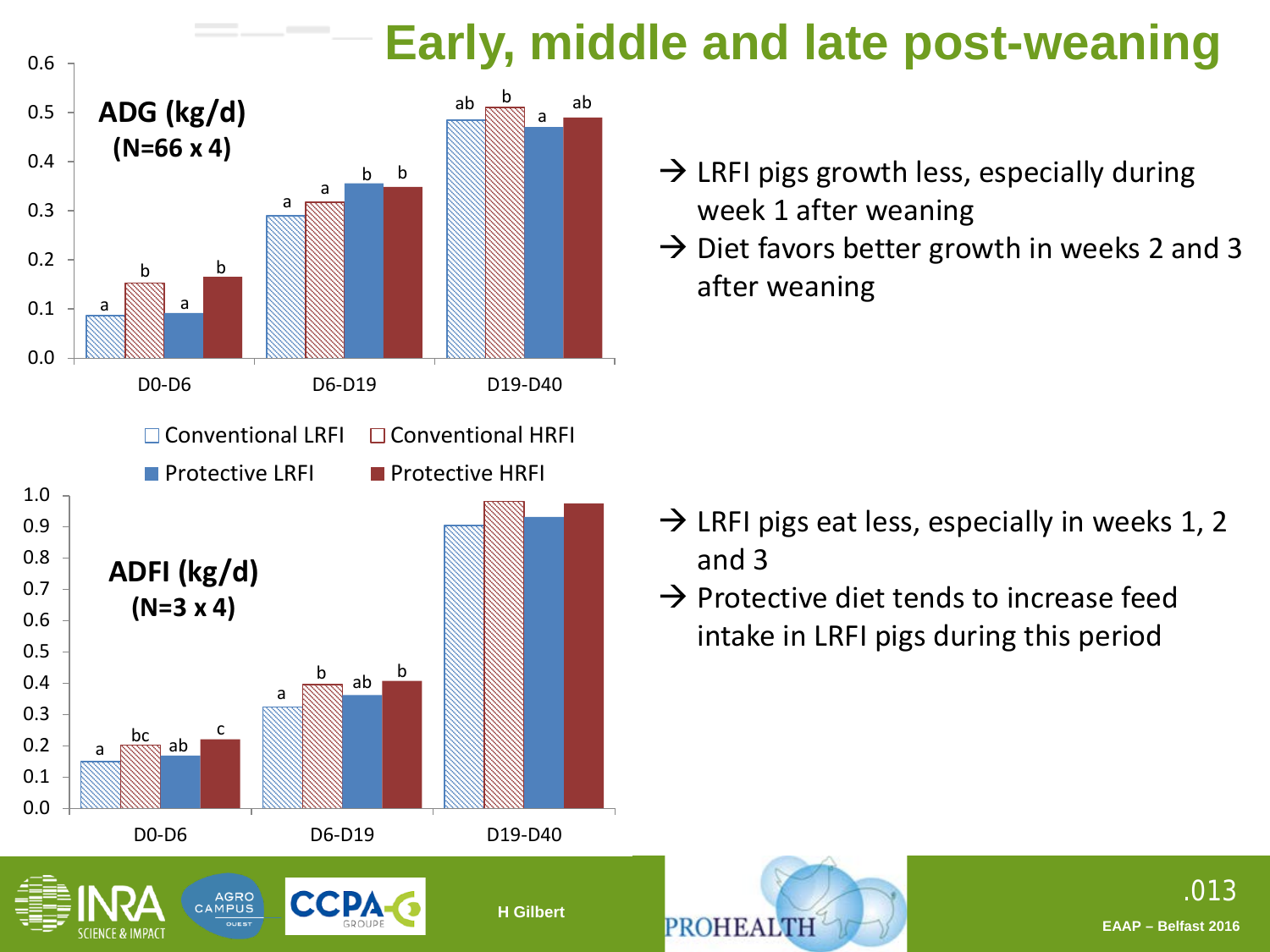



 $\rightarrow$  LRFI pigs lose weight at D0 LRFI pigs tend to lose less weight with the protective diet – drinking effect?



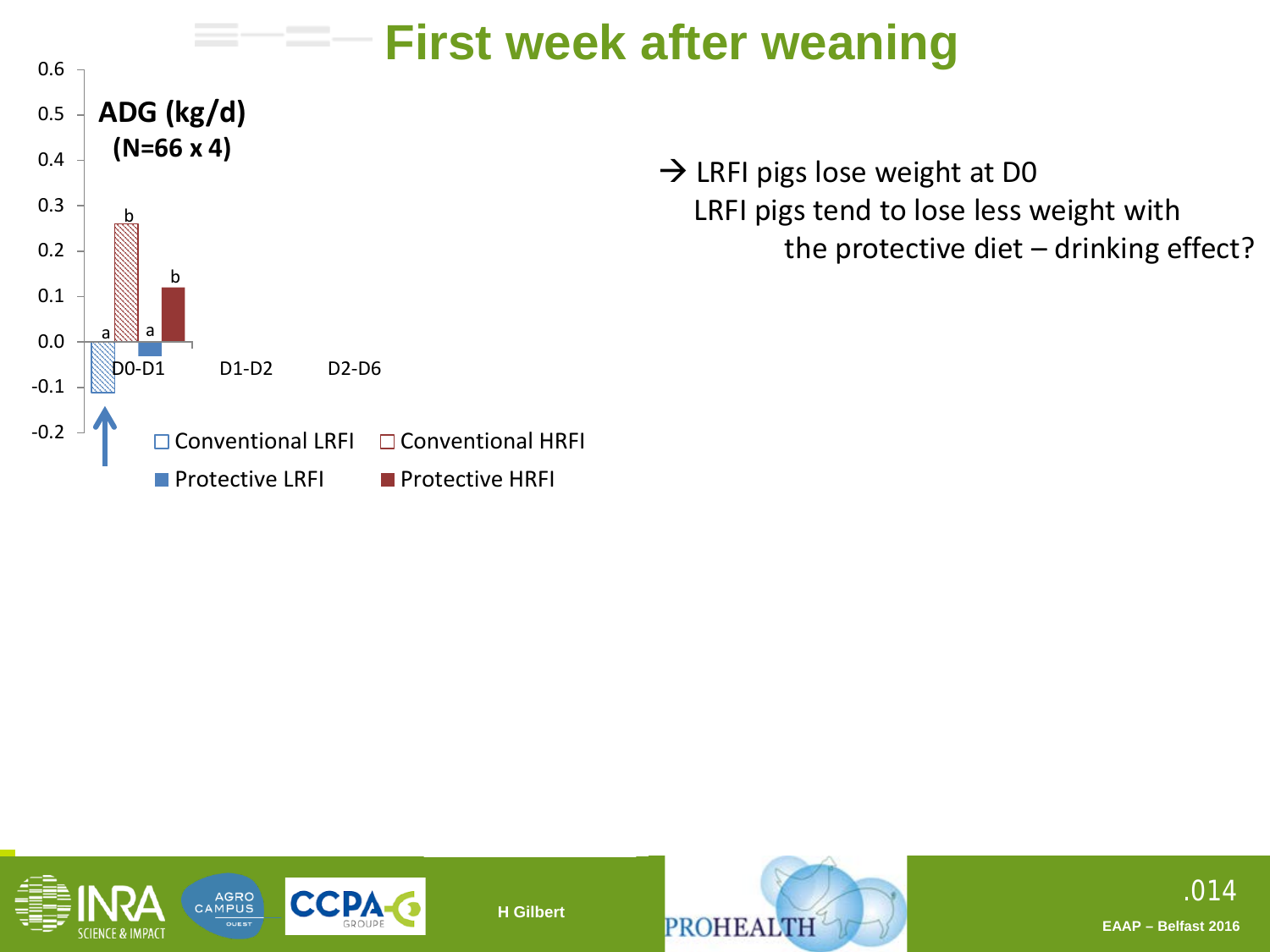



- LRFI pigs tend to lose less weight with the protective diet
- $\rightarrow$  LRFI pigs regain numerically more weight at D1 when fed the conventional diet



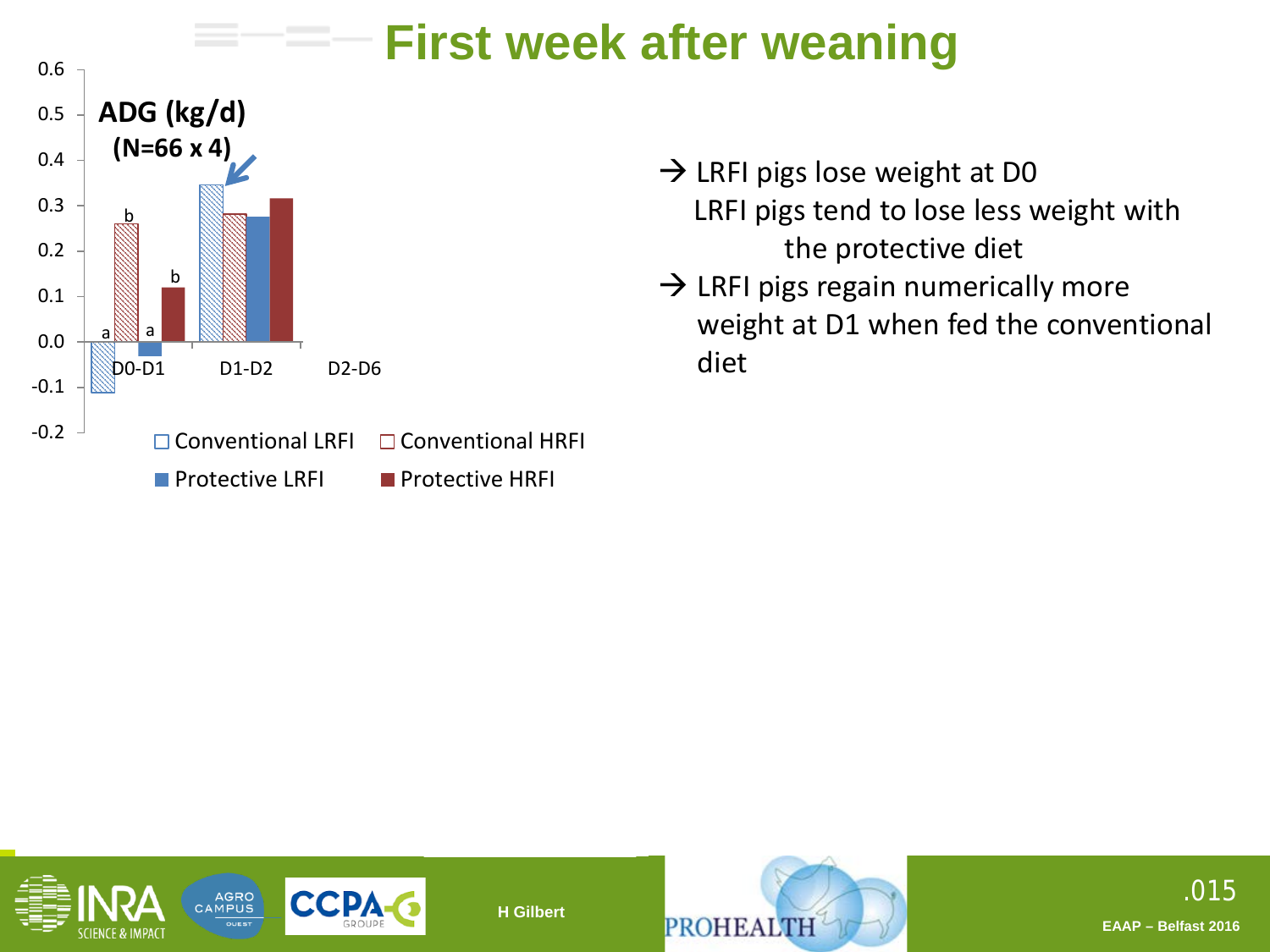

AGRO<br>CAMPUS

**CCP** 

# **First week after weaning**

- LRFI pigs lose less weight with securing diet
- $\rightarrow$  LRFI pigs gain numerically more weight at D1 when fed the securing diet

- $\rightarrow$  LRFI pigs eat less at D0, at all times
- $\rightarrow$  LRFI with securing diet tend to eat more than LRFI pig with conventional diet  $\rightarrow$  No diet effect on HRFI pigs

**PROHEAL**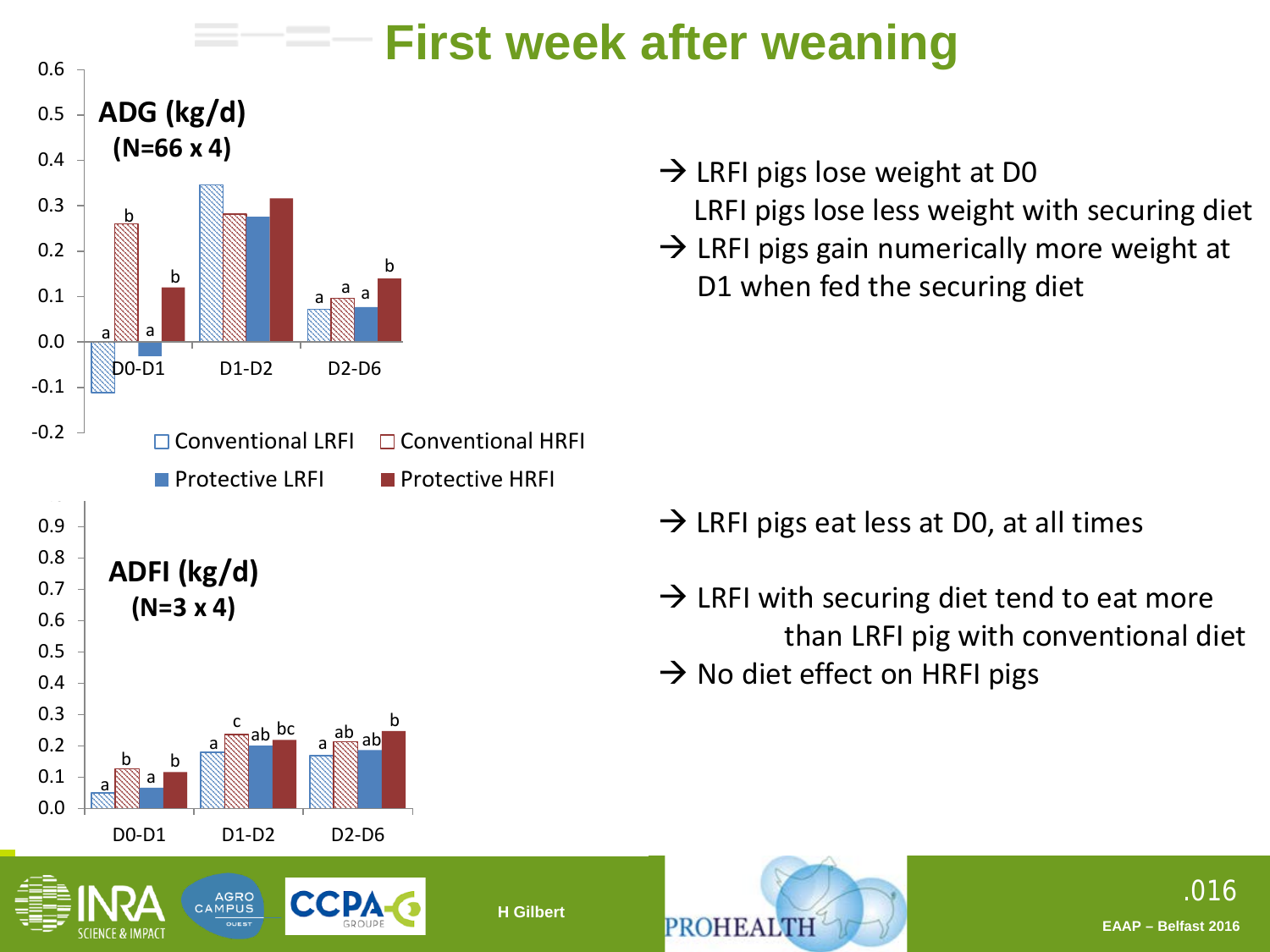

- Line effect :
	- At D1 and D2: higher proportion of **normal** feces in LRFI pigs (P<0.0125)
	- At D6: higher proportion of **diarrhea** in LRFI pigs (P=0.0017)
	- Line differences disappear after a week post weaning
- Diet effect :
	- At D6 and D12: higher proportion of **normal** feces in pigs fed the protective diet (P<0.09)
	- Diet differences disappear after two weeks post weaning



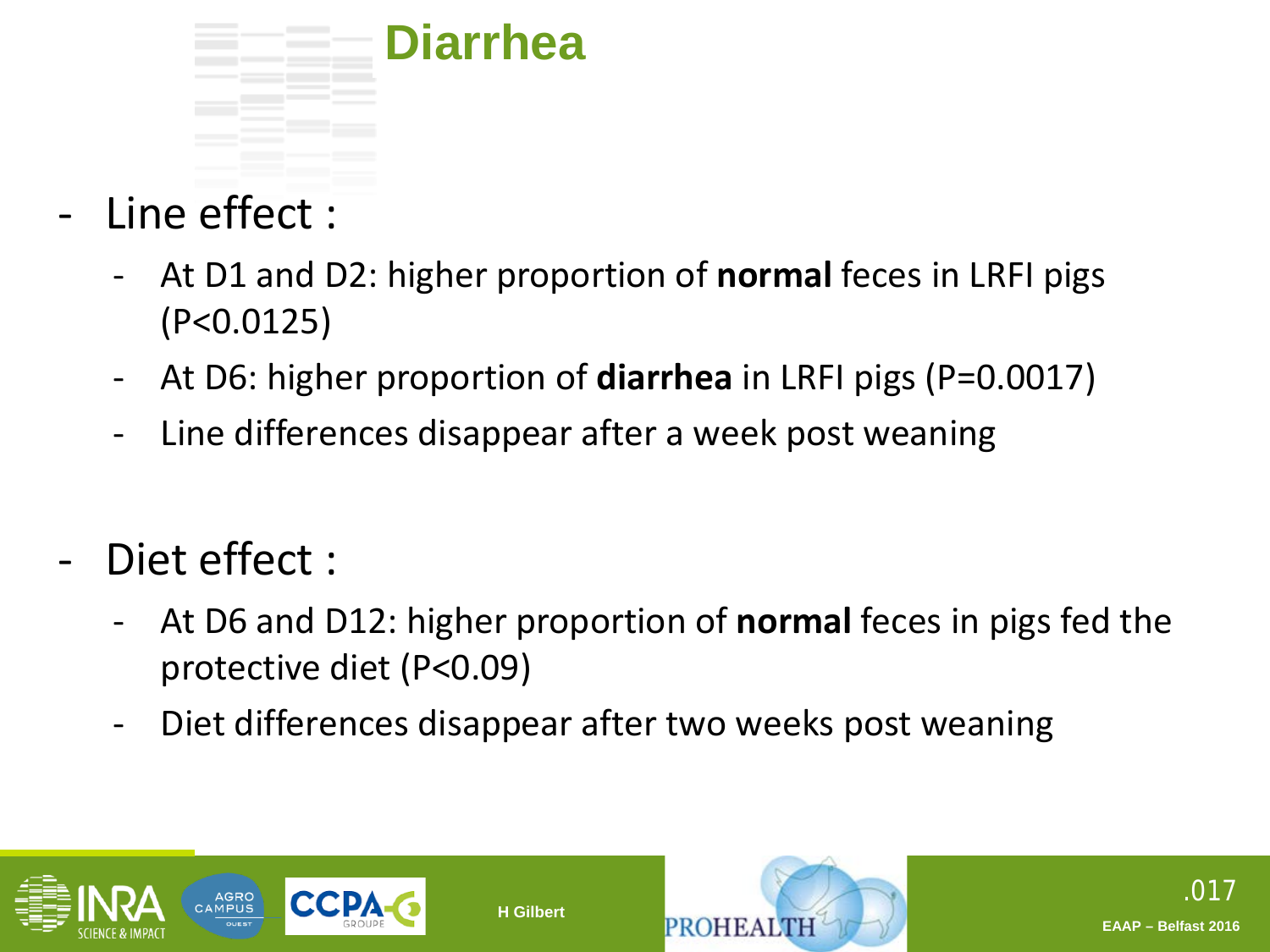

- $\mathbf{\hat{P}}$  The RFI lines have different strategies to deal with weaning see Montagne et al for more details
- **\*** The protective diet after weaning has positive effects just after weaning mainly on pigs which have difficulties to maintain feed intake immediately after weaning, ie LRFI pigs
- **\*** The protective diet show no effect during the growingfinishing period



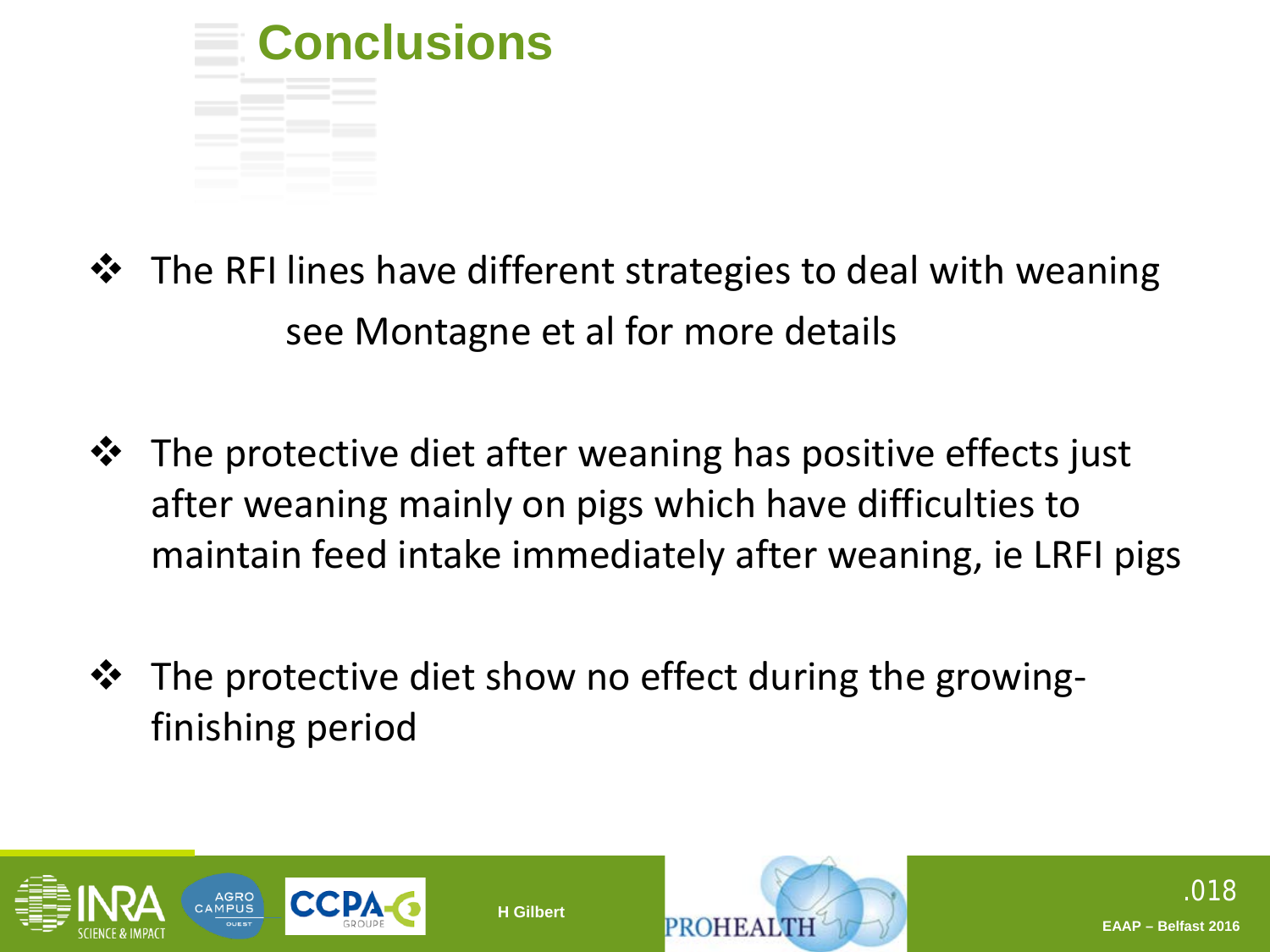

### This work has received funding from the EU-FP7 PROHEALTH project (grant agreement n° 613574)

## Staff from the farm is acknowledged for rearing, testing and sampling the pigs



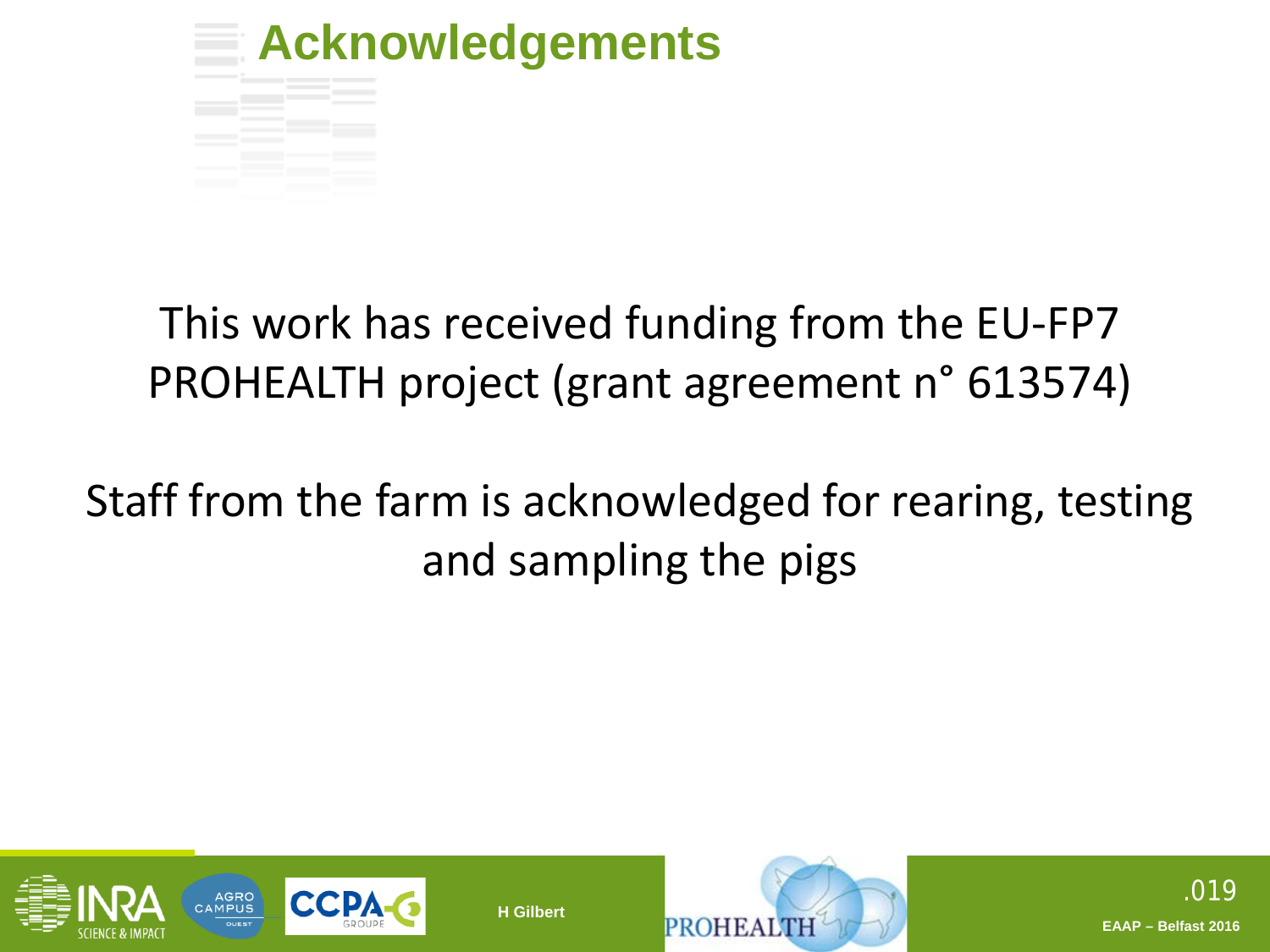

- $\mathbf{\hat{P}}$  The RFI lines have different strategies to deal with weaning see Montagne et al for more details
- **\*** The protective diet after weaning has positive effects just after weaning mainly on pigs which have difficulties to maintain feed intake immediately after weaning, ie LRFI pigs
- **\*** The protective diet show no effect during the growingfinishing period



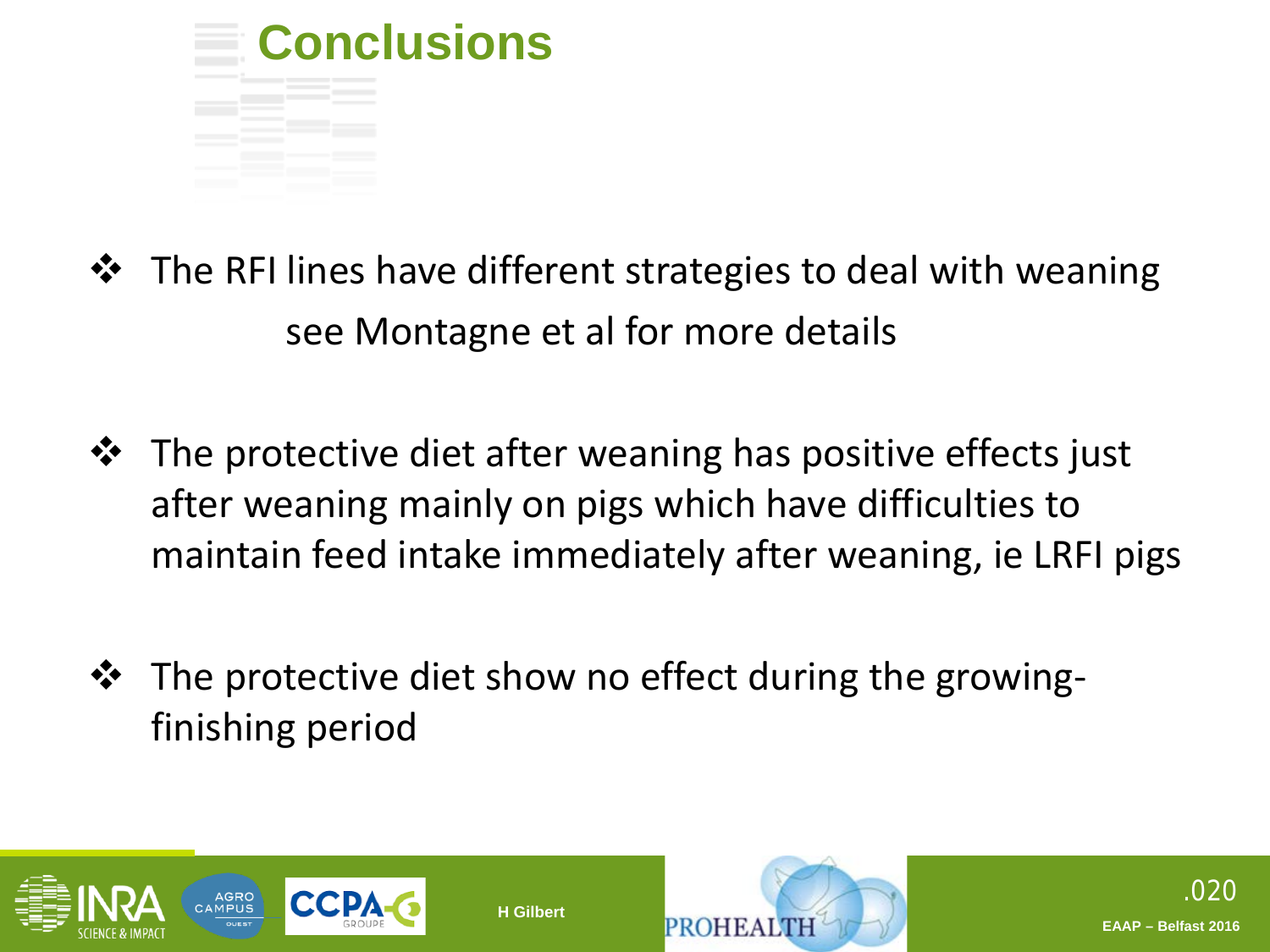

At D1 and D2: higher proportion of normal feces in LRFI pigs At D6: higher proportion of **diarrhea** in LRFI pigs Line differences disappear after a week post weaning



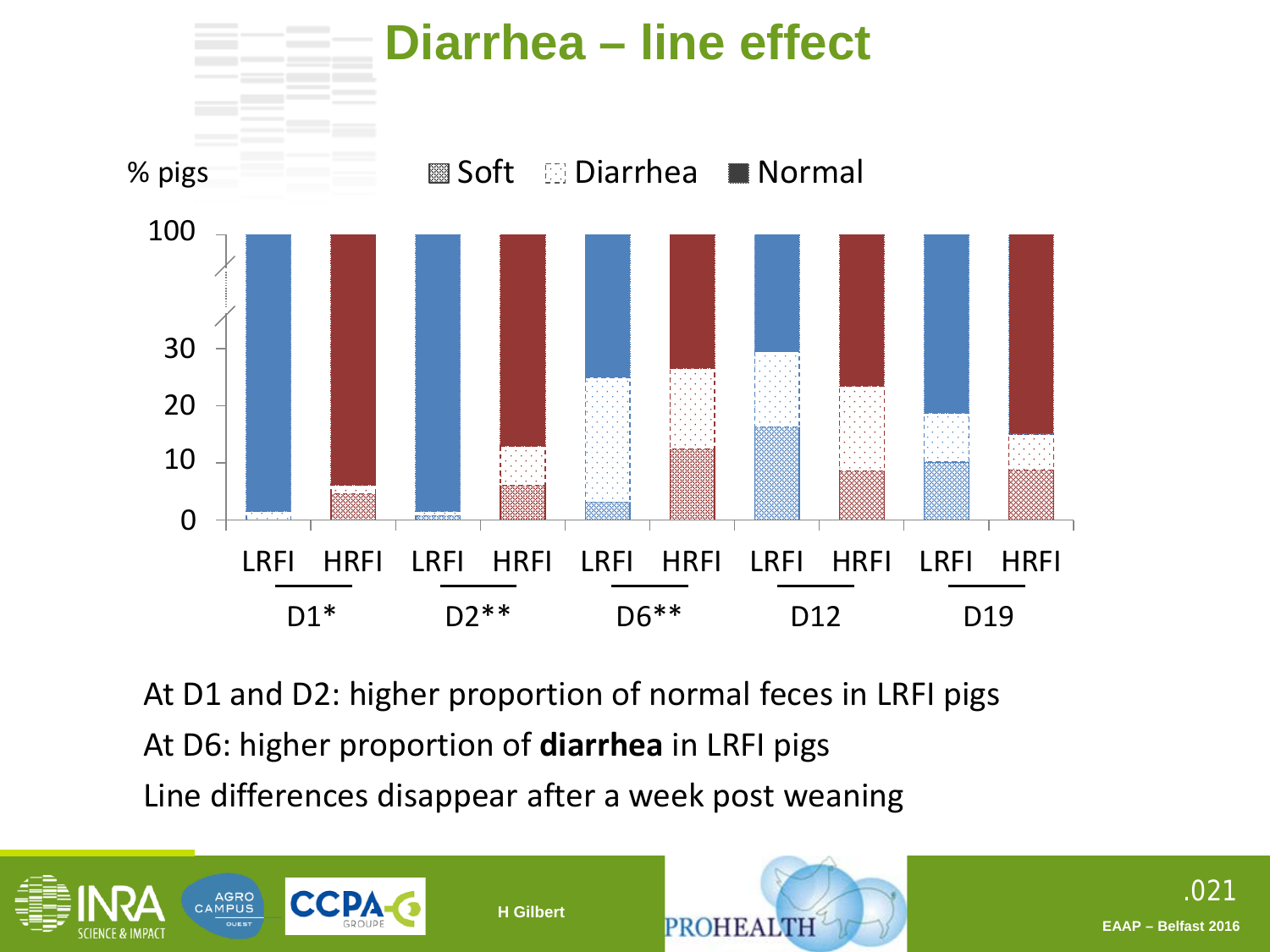

Before D12: higher proportion of normal feces in pigs fed the protective diet Diet differences disappear after two weeks post weaning